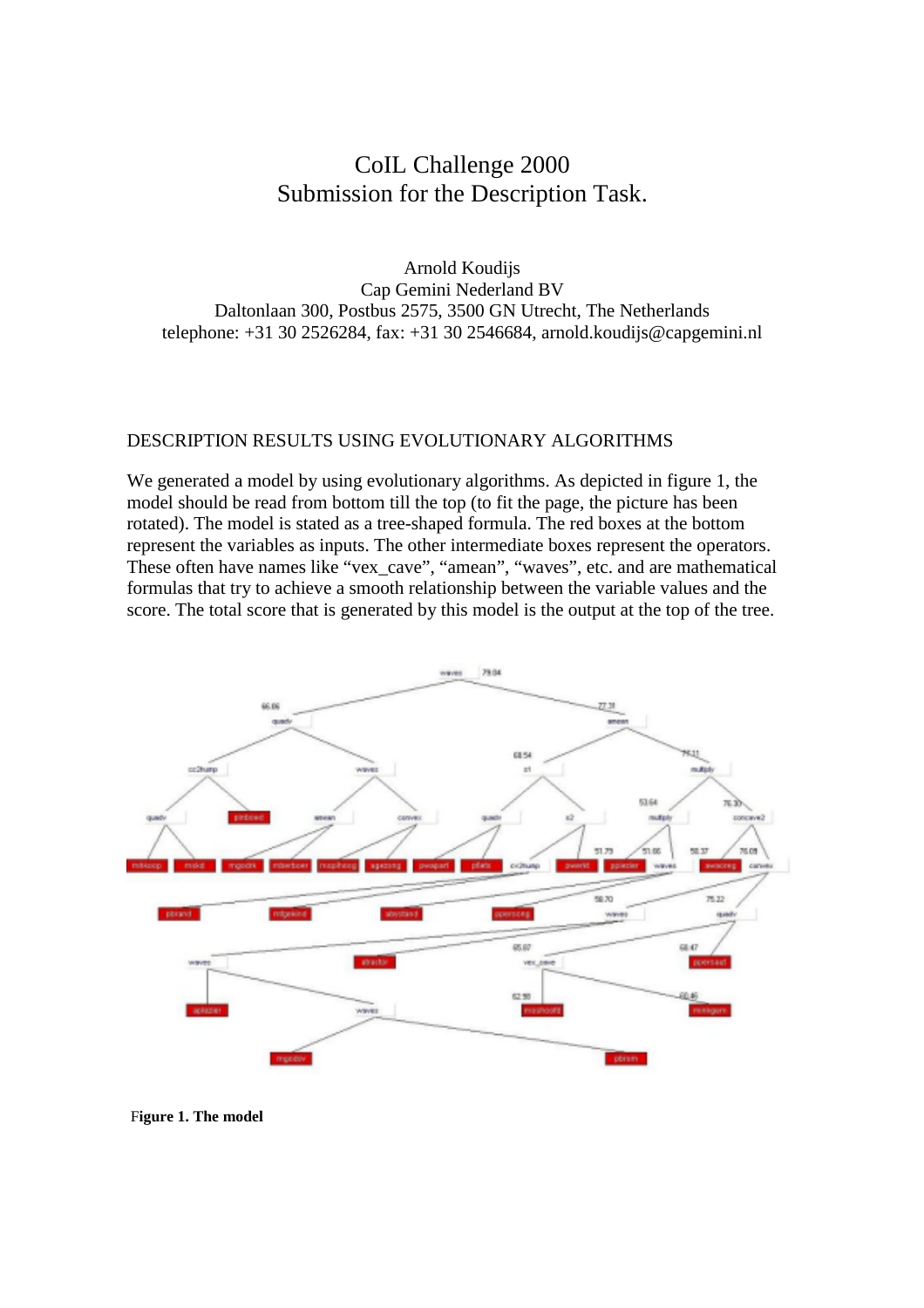The variables and operators that have the best effect on the predictive power of the model, also have a local performance indicator attached (see previous figure). This indicator is a number between 50 and 100, where a lower number indicates lower predictive power. The total predictive power of this model is 79.04 (see top of model).

The best individual variable is *ppersaut* (68.47). The performance significantly improves if this variable is combined with *minkgem* and *moshoofd*. Figure 2 shows the output of the operator "vex\_cave" that combines these variables. The squareshaped segments in this figure represent the caravan-policy-interest<sup>2</sup> by their colour and height. The caravan-policy-interest increases with the colors ranging from green, yellow, red, purple to blue. Figure 2 shows that for *moshoofd* values 3,8,1,9 and especially 2 in combination with *minkgem* values 4 and 5, the model indicates an



**Figure 3. Combination of** *moshoofd* **and** *minkgem*

increased caravan-policy-interest. The nice thing about this approach is that it is not only based on probabilities for the subgroups but also on the number of cases that are in these subgroups. Statistically insignificant subgroups, no matter how high its probabilities, do

not necessarily get high scores. Also, another nice thing is that other combinations in the model influence the combination of *moshoofd* and *minkgem*.

By combining the output of the previously described variables via the operator "vex\_cave" with *ppersaut*, the operator "quadv" generates scores locally in the model according to figure 3. This shows that for increase in "vex\_cave" the local output also increases. Moreover, for *ppersaut* value 6, the local score is much higher.

-



**Figure 4. Combination of** *ppersaut* **and "vex\_cave"**

Therefore, clients with cars that are insured according to category 6 (fl.1000-fl.4999), have an increased caravan-policy-interest. The local performance has increased to 75.22.

From here, by moving up inside the model, the local performance increases. By taking other variables into account the model fine-tunes its predictions. For example, *pplezier* at

<sup>1</sup> This rankcorrelation indicator is related to Kendall's tau [Kendall M.G., 1948, *Rank Correlation methods*, Griffin, London]

 $2$  The caravan-policy-interest is defined as the percentage of caravan policy holders in the selected group